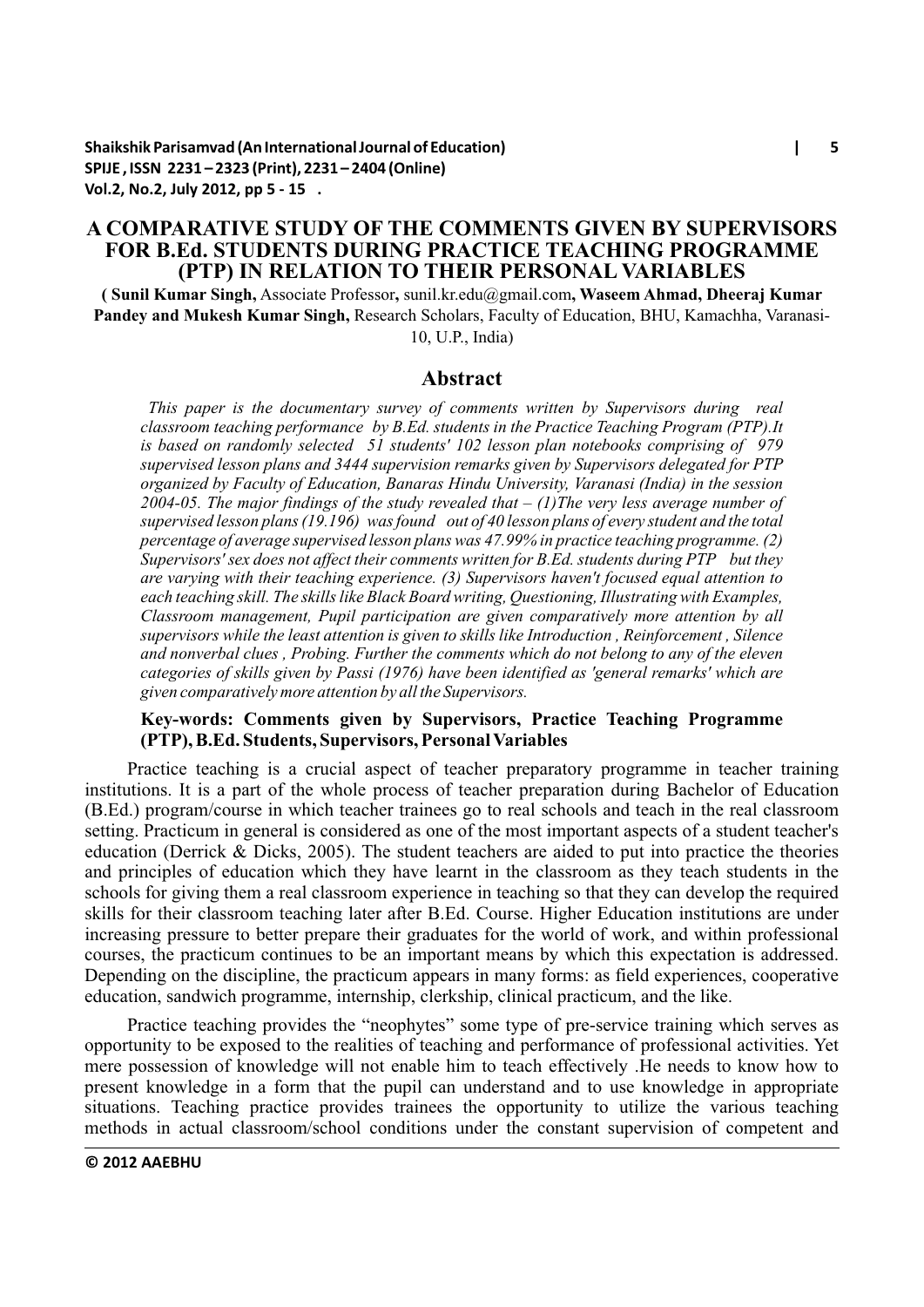experienced teachers. As mentioned earlier, the student teachers are supervised by the internal supervisors during their practice teaching. The supervision is to provide feedback to the teachers and sharpen their teaching skill. Furthermore, besides teaching activities, student teachers are exposed to professional activities, which are part of the teacher roles in schools. Student teachers have been encouraged to adopt various teaching models during the practice of teaching. For this purpose, the pupil teacher needs to learn various practical techniques and strategies; successful teachers have used to enable pupils to learn effectively. In second segment of teacher education programme, the pupil teacher is given training in practical teaching techniques through a programme of practice teaching.

### **Need of the Study:**

The above section clearly reveals that, students of all professional courses are required to undergo on the job training /apprenticeship training and acquire on the job experience before entry in to any profession. In Teacher Education, the word 'practice teaching' implies a period of apprenticeship for a pupil teacher who undergoes a practical training in the job of teaching in actual classroom situation attached to a school under supervision of expert practitioners. In many TEIs practice teaching is also known as "internship in teaching."

The theoretical cause to which greatest attention is given at present in teacher education are many cases, student teachers do not see the exact relationship between the content of the course and the actual teaching in the classroom with The integration of theory and practice and consequent curricular response to the requirement of the school system still remains inadequate. The Education commission (1964-66) reviewed the major weakness of student teaching, "At present students teachers are commonly required to give a specified number of isolated lessons, many of which are often unsupervised or ill supervised. The practice of continuous block teaching is adopted only in a few institutions and its organization still leaves much to be desired." The commission had clearly pointed out the fact that student teaching is often 'unsupervised or ill-supervised'. The provision for the number of lessons is varied from state to state or institute to institute in all over India. As reported by Dubey (1981) that number of practice lessons in Maharashtra varied between thirty and forty , except Bombay University where it was twenty , and in Madhya Pradesh student teachers taught 30-35 lessons even if there was provision for forty lessons .In RIE'S of NCERT where two years B. Ed. Programme has been introduced student teachers are to practice 80 lessons in teaching subjects, 40 being in each subject (RIE Bhubaneswar, 1999). The total number of lessons range is from 40 -60 as reported by Singh (1982). And it can be safely asserted that this practice has not improved in any appreciable measure, since the commission presented their report. A brief report of some studies conducted to judge the effectiveness of practice teaching has been given here for ready reference:

According to Ashcroft and Griffiths (1989), Newman (1996), and Zbikowski (1990), practice teaching has to be implemented in such a way that it provides student teachers with the opportunity for a reflective approach towards teaching. Many authors couple the two variations of providing student teachers with teaching experience (practice teaching and evaluation lessons or criticism lessons) in one concept …teaching practice… (Bozko 1989, Kurian 1988, Oslaitan & Agusiobo 1981). According to them student teachers are observed, supervised and evaluated by teachers in the schools where they are placed and by the college or university supervisors. One of the most important aspects of teaching practice, as explained by these authors, is the fact that supervisors and student teachers have to meet and discuss the latter's progress. This is done during and after the practice sessions according to established criteria. This gives each student a profile of achievements in various aspects of his/her practice. Collinson, V. et al. (2009) has also added, "the improvement of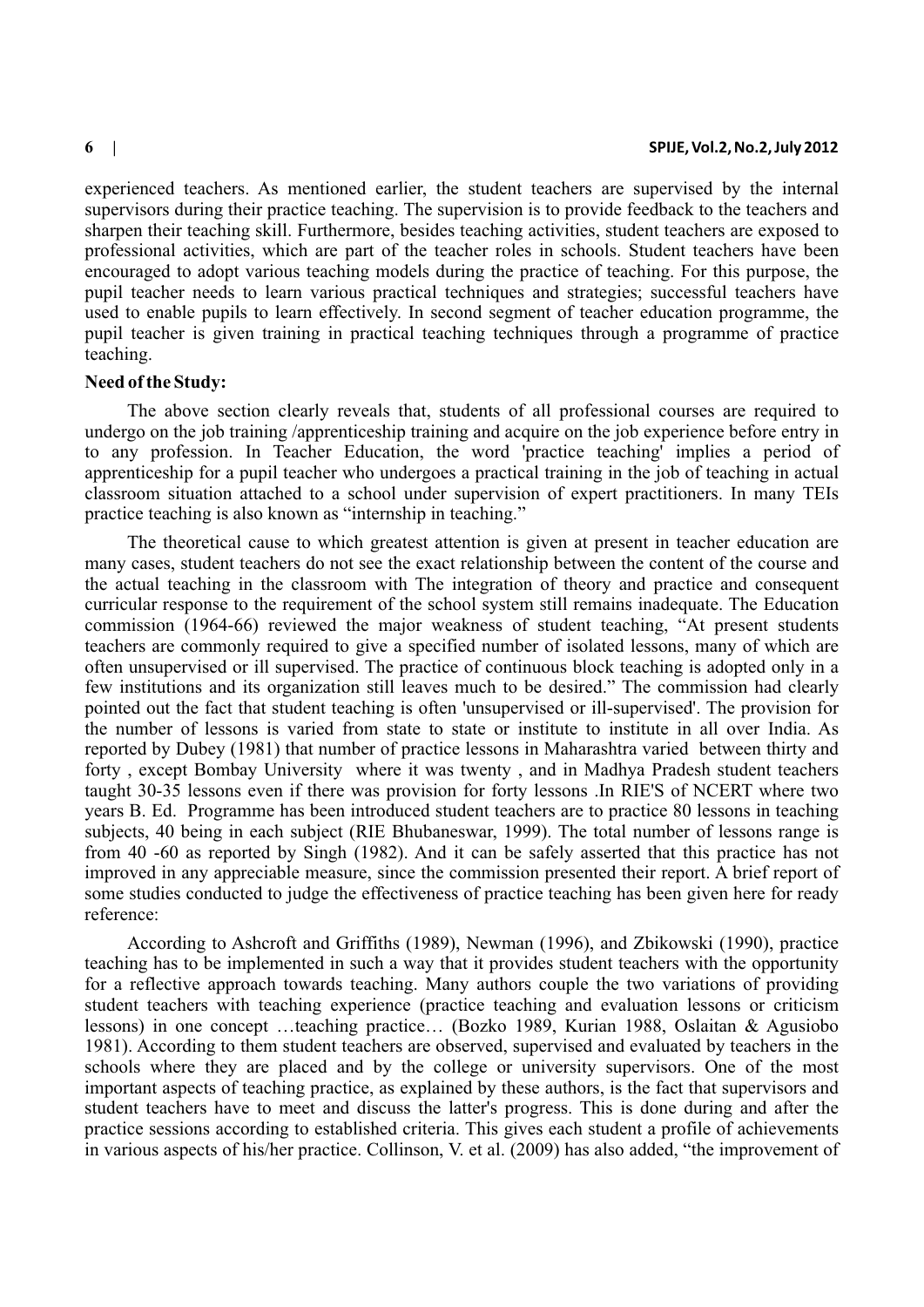teacher education is not only a matter of additional supervision, better feedback or adequate facilities for practice, there is also the need for better understanding of the complexities of the teaching process."

Some other studies pertaining to supervision of practice teaching indicate that Pre-student teaching experiences provided to students by teacher training institutions were not sufficient in terms of skills and techniques of teaching required for classroom teaching (Raj, 1984 ); many teacher educators are not adequately qualified to supervise practice teaching in the subject in which they supervise the lesson as well as supervisors/examiners do not observe the lesson for adequate time (Mohan,1980), Poor, uneven supervision and lack of preparation by supervisors (Price 1989 , Yeung et al. 1993 , Yarrow 1992 ). The supervisors do not observe the lessons completely and they rarely put detailed observation on lesson plan (Mohanty,1984). Further he explained that, the practice teaching programmes stressed the delivery of lessons only and other activities expected from a pupil teacher were neglected. The teachers teaching in the campuses also say that the practice teaching has not been very useful for the student teachers as it is not being carried out as it should be. If this is true, this will have a very adverse affect not only in school teaching system but also have a negative impact in the life of the student teachers. In the same way, Clark, A., & Collins, S. (2007) pointed out, "If doctors make worst patients, teachers make the worst students". I was just curious to find out the current state of student teaching so that the limitations/drawbacks could be found and the suggestions could be made to improve it.

Findings indicate that while practicum is widely accepted as a valuable and successful component of professional education. It has a numbers of shortcomings; and the lack of good quality research into the practicum makes it difficult to draw unequivocal conclusions. A numbers of questions are raised in the mind of researcher are –

What is the average of supervised lesson plans of a pupil teacher in practice teaching programme?

Whether the supervisor's personal variables affect the comments written for pupil teachers in practice teaching programme (PTP)?

In the light of these research questions the researchers have decided to undertake this study .

### **Operational Definition of Technical Terms :**

**Practice Teaching Programme (PTP):** It is a part of the whole process of teacher preparation during B.Ed. in which pupil teachers go to school and teach. For the purpose of present study, the act of practice teaching includes these 11 teaching skills identified by Passi (1976)— Skill of: (1) Introduction, (2) Questioning, (3) Probing, (4) Explaining, (5) Illustrating with Examples, (6) Stimulus Variation, (7) Silence and Nonverbal Cues, (8) Reinforcement, (9) Pupil Participation, (10) Black Board Writing, and (11) Classroom Management.

**B.Ed. Student:** It means the students who were doing B.Ed. course from Faculty of Education, BHU, Varanasi (India) during the session 2004-05.

**Comments Given by Supervisors:** It means the supervision remarks given by different supervisors appointed in practice teaching programme of the B.Ed. students of Faculty of Education, BHU during session 2004-05.

### **Supervisors:**

For the purpose of present study, supervisors means the supervisors appointed to supervise the pupil teacher's delivering their lesson plans in practice teaching programme of the B.Ed. students of Faculty of Education, BHU, Varanasi, during session 2004-05.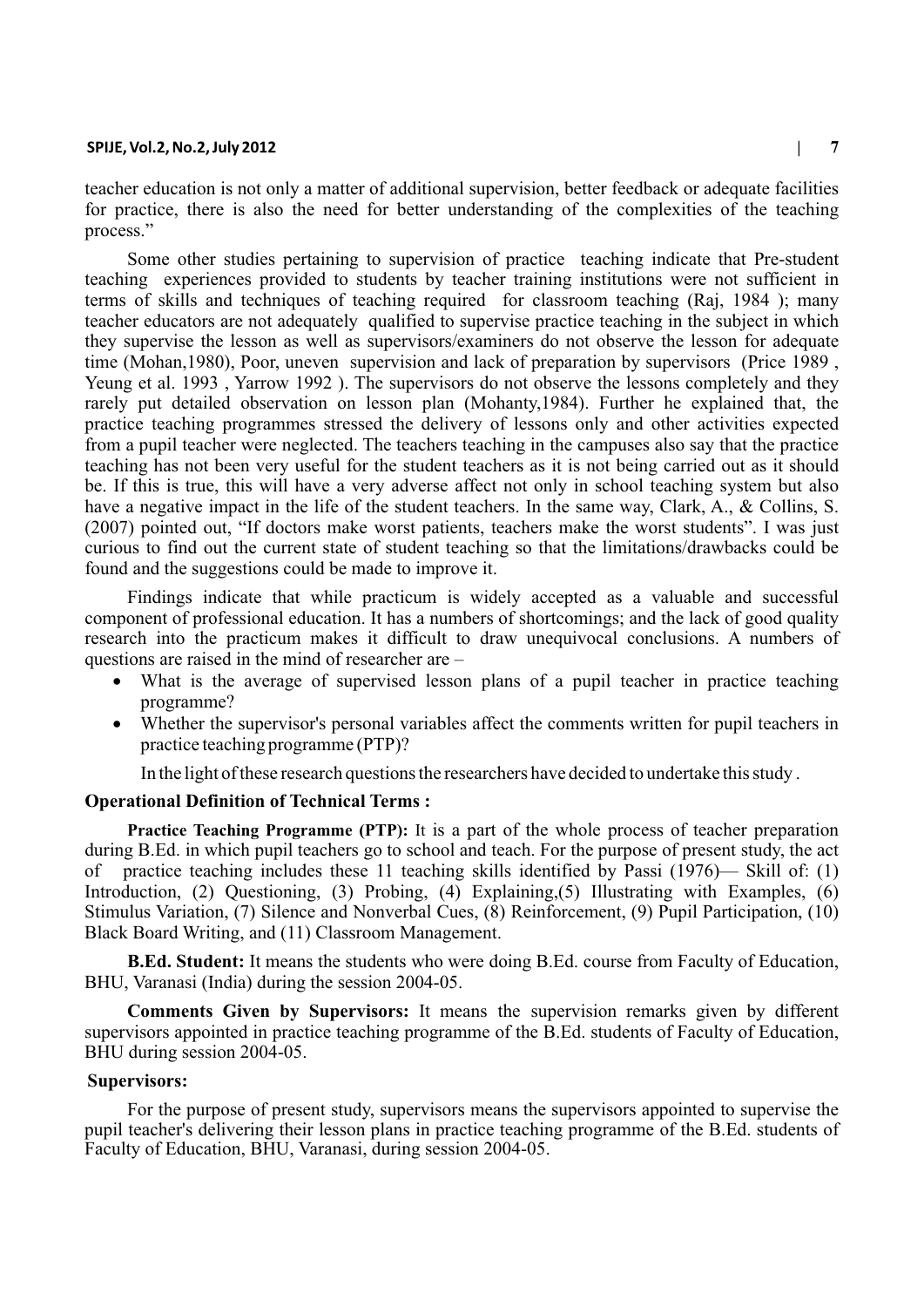## **Personal Variables:**

For the purpose of the present study personal variables include the supervisors' gender and teaching experience.

### **Objectives of the Study:**

- 1. To find out the average number of supervised lesson plans of a pupil teacher in practice teaching programme.
- 2. To study the comments given by Supervisors for B.Ed. Students during Practice Teaching Programme (PTP) in relation to their following Personal Variables:
	- 2.1. Gender,
	- 2.2. Teaching experience.

### **Hypotheses:**

Following research hypotheses were formulated to achieve the objectives of this study.

**H1.** Supervisors' comments given for B.Ed. Students during PTP vary with their personal variables.

Further the related sub hypotheses were framed as follows:

**H1.1.** Supervisors' comments written for pupil teachers during PTPvary with their gender.

**H1.2.** Supervisors' comments written for pupil teachers during PTP vary with their teaching experience.

### **Methodology:**

Documentary survey method was used for conduction of this study .The comments written by supervisors for pupil teachers in Practice Teaching Programme (PTP) were categorized into above mentioned eleven teaching skills as given by Passi (1976).

### **Population and Sample:**

The population of the present study consisted of all the Supervisors appointed for supervision in the practice teaching programme of B.Ed. students of Faculty of Education, Banaras Hindu University (B.H.U) during session 2004-05. It also included all the pupil teachers who participated in the PTP, and obtained written comments on their plan transaction in the classroom.

The researchers randomly selected 51 students' 102 lesson plan note books that comprise 979 supervised lesson plans and 3444 supervision remarks given by different supervisors appointed in practice teaching programme of the B.Ed. students as a sample for the present study.

### **Analysis and Interpretation of the Data:**

The written remarks in lesson plan note-books taken as sample of this study were categorized, marked and counted on the basis of eleven skills categorized by Passi (1976). The obtained data in form of 3444 written remarks by Supervisors were tabulated, analyzed, interpreted. It has been presented here along with each objective that is given in section I and II. The collected data was subjected to the percentage of remarks written by different Supervisors appointed for supervision in the PTP. The interpretations are mainly based on the obtained quantitative data only.

# S**ection I: The Average Number of Supervised Lesson Plans of a Pupil Teacher in Practice**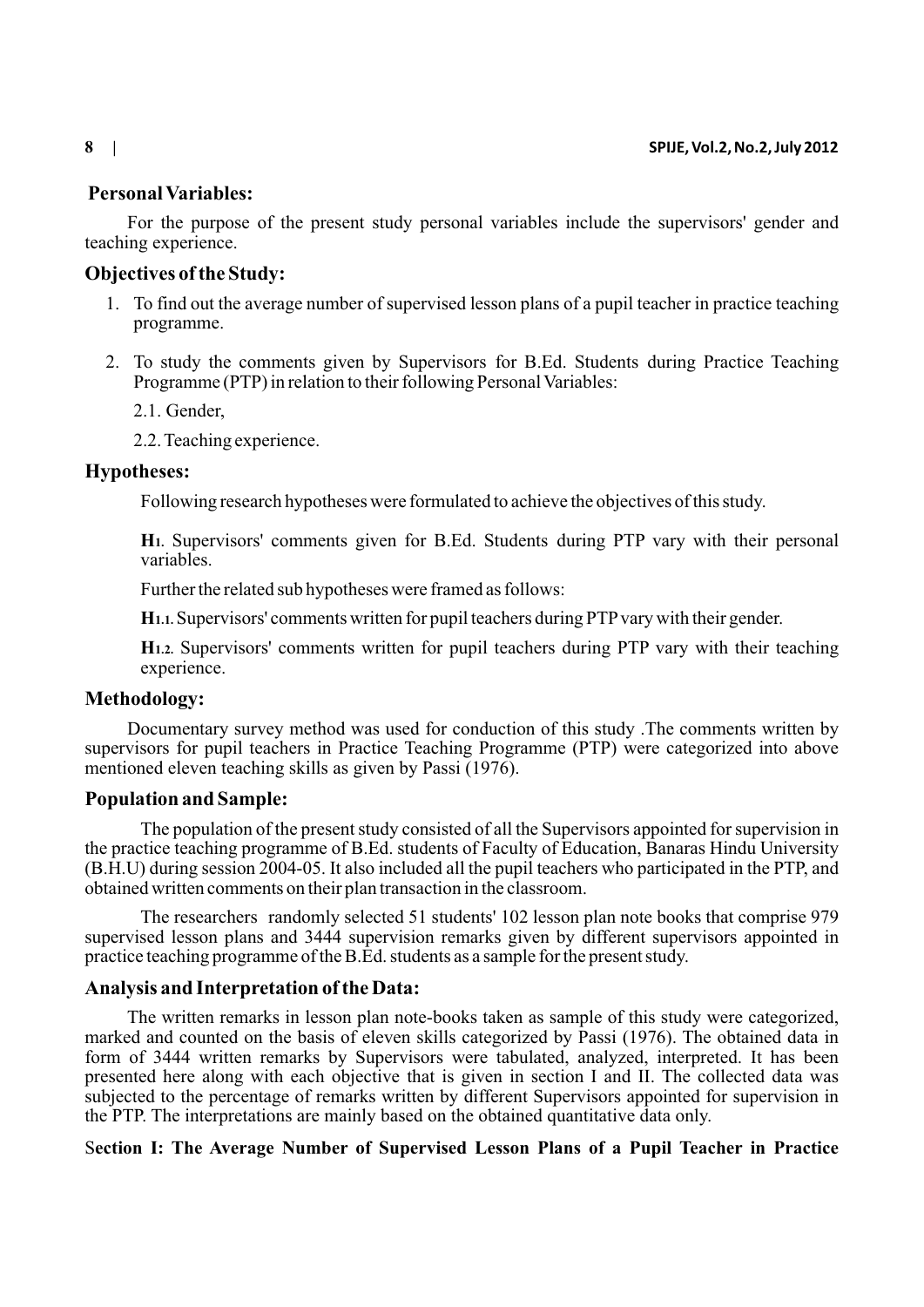### **Teaching Programme.**

The first objective of this study was to find out the average number of supervised lesson plans of a pupil teacher in practice teaching programme. The frequency and percentage of obtained related data revealed that approximately (19.196) average supervised lesson plans of every student were found, while (9.598) average supervised lesson plans were found in each lesson plan note book and the total (47.99 %) lesson plans were supervised out of 40 lesson plans of every student in practice teaching programme.

# **Section II: Categorization of the Comments given by Supervisors for B.Ed. Students during**  Practice Teaching Programme (PTP) with Reference to their Personal Variables -

The second objective of this study was to study the comments given by Supervisors for B.Ed. Students during Practice Teaching Programme (PTP) with reference to their Personal Variables. For achieving this objective the related two concomitant objectives were framed which have been given below at their respective places. Further, the frequency and percentage of written comments obtained for each skill have been given below in respective tables and represented in related Bar-diagrams.

**Categorization of the Comments given by Supervisors for B.Ed. Students during Practice Teaching Programme (PTP) with reference to their Gender:** The related data has been given in Table-1 and Figure-1.

| S.  | <b>Teaching Skills</b>     | Comments    | Percentage of | Comments    | Percentage of |
|-----|----------------------------|-------------|---------------|-------------|---------------|
| No. |                            | Given by    | the           | Given by    | the Comments  |
|     |                            | Male        | Comments      | Female      | Given by      |
|     |                            | Supervisors | Given by      | Supervisors | Female        |
|     |                            |             | Male          |             | Supervisors   |
|     |                            |             | Supervisors   |             | $(\%)$        |
|     |                            |             | $(\%)$        |             |               |
| 1.  | Introduction               | 095         | 03.72         | 041         | 04.60         |
| 2.  | Questioning                | 370         | 14.50         | 127         | 14.25         |
| 3.  | Probing                    | 025         | 00.98         | 007         | 00.79         |
| 4.  | Explaining                 | 115         | 04.51         | 051         | 05.72         |
| 5.  | Illustrating with Example  | 274         | 10.73         | 083         | 09.30         |
| 6.  | Stimulus variation         | 148         | 05.80         | 055         | 06.16         |
| 7.  | Silence and nonverbal cues | 084         | 03.29         | 024         | 02.69         |
| 8.  | Reinforcement              | 084         | 03.29         | 033         | 03.69         |
| 9.  | Pupil participation        | 243         | 09.52         | 092         | 10.31         |
| 10. | <b>Black board</b>         | 438         | 17.16         | 151         | 16.93         |
| 11. | Classroom management       | 246         | 09.64         | 100         | 11.21         |
| 12. | <b>General Remarks</b>     | 430         | 16.86         | 128         | 14.35         |
|     | Over all remarks           | 2552        | 100           | 892         | 100           |

**Table-1: Comments given by Supervisors for B.Ed. Students during Practice Teaching Programme (PTP) on the basis of their Gender**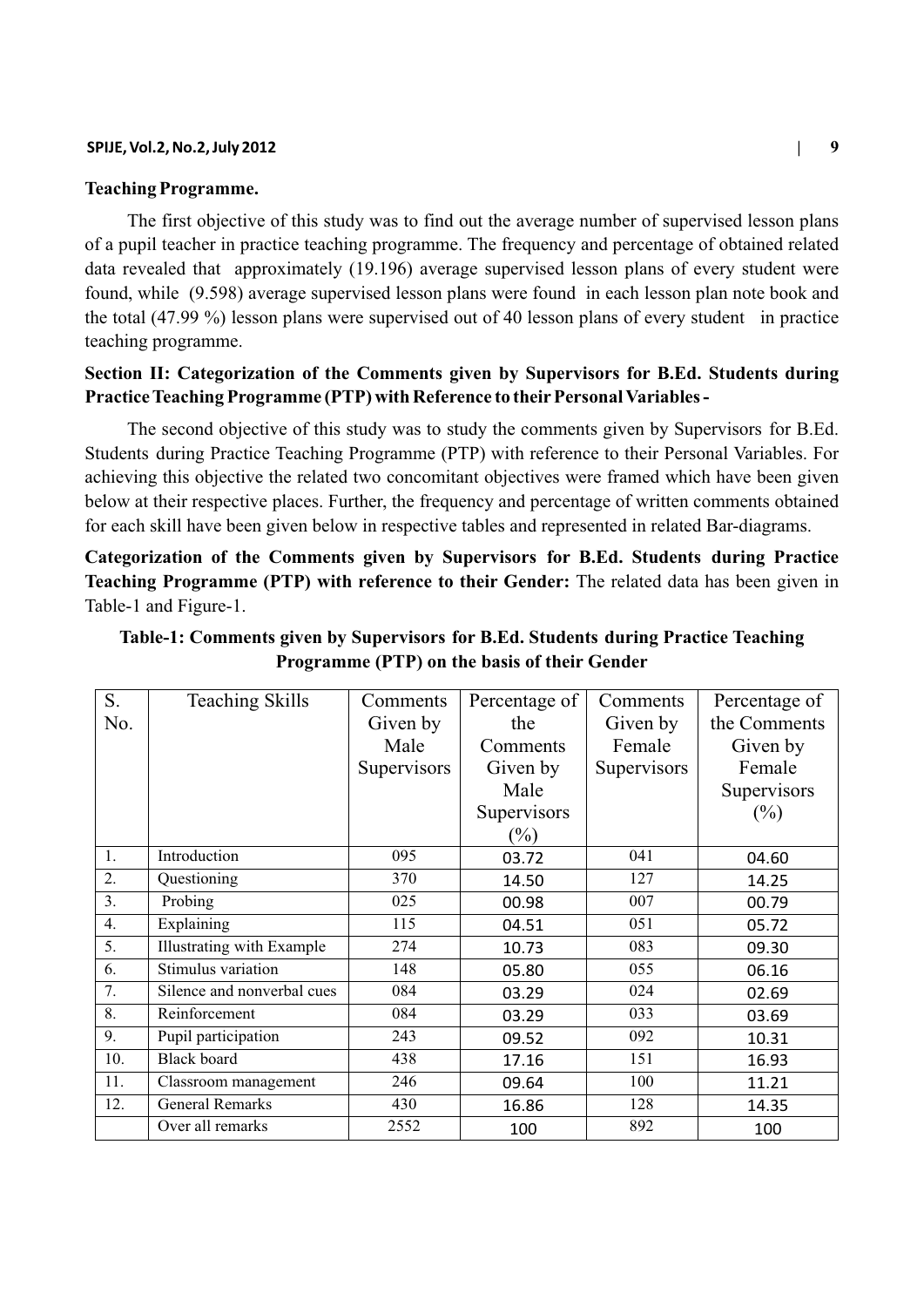

**Figure-1: Bar-diagram of the Data in Table -1**

Above Table-1 and Figure-1 clearly indicate that the male supervisors focused comparatively more attention to Black Board writing (17.16%), Questioning (14.50%), Illustrating with Examples (10.73%), Classroom management (09.64%), Pupil participation (09.52%), while the female supervisors to Questioning (14.25%), Illustrating with Examples (09.30%), Black Board writing (16.93%), Classroom management (11.21%), Pupil participation (10.31%) and male supervisors focus average attention to Stimulus variation (05.80%), Explaining (04.51%) while female supervisors to Introduction (04.60%), Stimulus variation (06.16%), Explaining (05.72%) and the male supervisors focused comparatively lesser attention on Effective Introduction of Lesson Plan  $(03.72\%)$ , Reinforcement  $(03.29\%)$ , Silence and nonverbal cues  $(03.29\%)$ , Probing  $(00.98\%)$  while female supervisors on Reinforcement (03.69%), Silence and nonverbal clues (02.69%), Probing (00.79%) and both male and female supervisors very much commented general remarks (16.86%) and (14.35%) while writing comments for pupil teachers in PTP.

Categorization of the Comments given by Supervisors for B.Ed. Students during Practice Teaching Programme (PTP) with reference to their Teaching Experience: The related data have been given in Table-2 and Figure-2.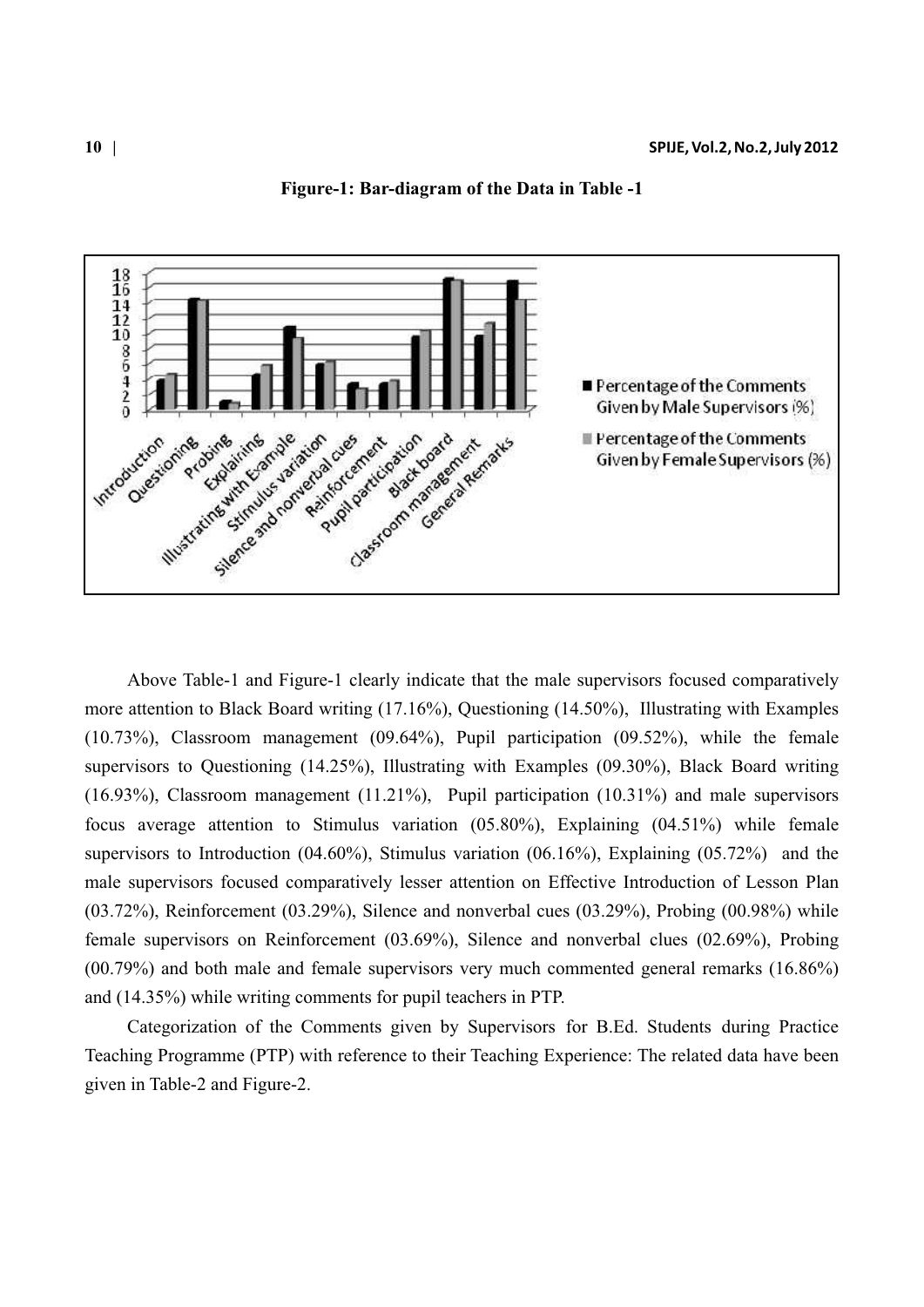|      | nts during Practice Teach |  |  |
|------|---------------------------|--|--|
| ence |                           |  |  |
|      |                           |  |  |
|      | Comments Percentages      |  |  |

| S.                      | <b>Teaching Skills</b>   | Comments         | Percentage  | Comments         | Percentages  |
|-------------------------|--------------------------|------------------|-------------|------------------|--------------|
| NO.                     |                          | Given by the     | of the      | Given by         | of the       |
|                         |                          | Supervisors      | Comments    | the              | Comments     |
|                         |                          | having           | Given by    | Supervisors      | Given by the |
|                         |                          | Teaching         | the         | .<br>Ann Thanks  | Supervisors  |
|                         |                          | Experience       | Supervisors |                  | don't having |
|                         |                          |                  | having      |                  | Teaching     |
|                         |                          |                  | Teaching    |                  | Experience   |
|                         |                          |                  | Experience  |                  | $(\%)$       |
|                         |                          |                  | $(\%)$      |                  |              |
| $\mathbf{1}$            | Introduction             | 059              | 03.79       | 077              | 04.07        |
| $\overline{2}$          | Questioning              | $\overline{211}$ | 13.58       | 286              | 15.13        |
|                         |                          |                  |             |                  |              |
| $\overline{\mathbf{3}}$ | Probing                  | $\overline{017}$ | 01.09       | $\overline{015}$ | 00.79        |
| $\overline{\mathbf{4}}$ | Explaining               | 092              | 05.92       | $\overline{074}$ | 03.91        |
|                         |                          |                  |             |                  |              |
| 5                       | <b>Illustrating</b> with | 158              | 10.17       | 199              | 10.53        |
|                         | Example                  |                  |             |                  |              |
| 6                       | Stimulus variation       | 091              | 05.86       | 112              | 05.93        |
| $\overline{7}$          | Silence and nonverbal    | 059              | 03.79       | 049              | 02.60        |
|                         | cues                     |                  |             |                  |              |
| 8                       | Reinforcement            | 068              | 04.38       | 049              | 02.60        |
| $\boldsymbol{9}$        | Pupil participation      | 155              | 09.98       | 180              | 09.52        |
|                         |                          |                  |             |                  |              |
| 10                      | <b>Black</b> board       | 247              | 15.89       | 342              | 18.10        |
| 11                      | Classroom management     | $\overline{152}$ | 09.78       | 194              | 10.26        |
|                         |                          |                  |             |                  |              |
| 12                      | <b>General Remarks</b>   | 245              | 15.77       | 313              | 16.56        |
|                         | Over all remarks         | 1554             | 100         | 1890             | 100          |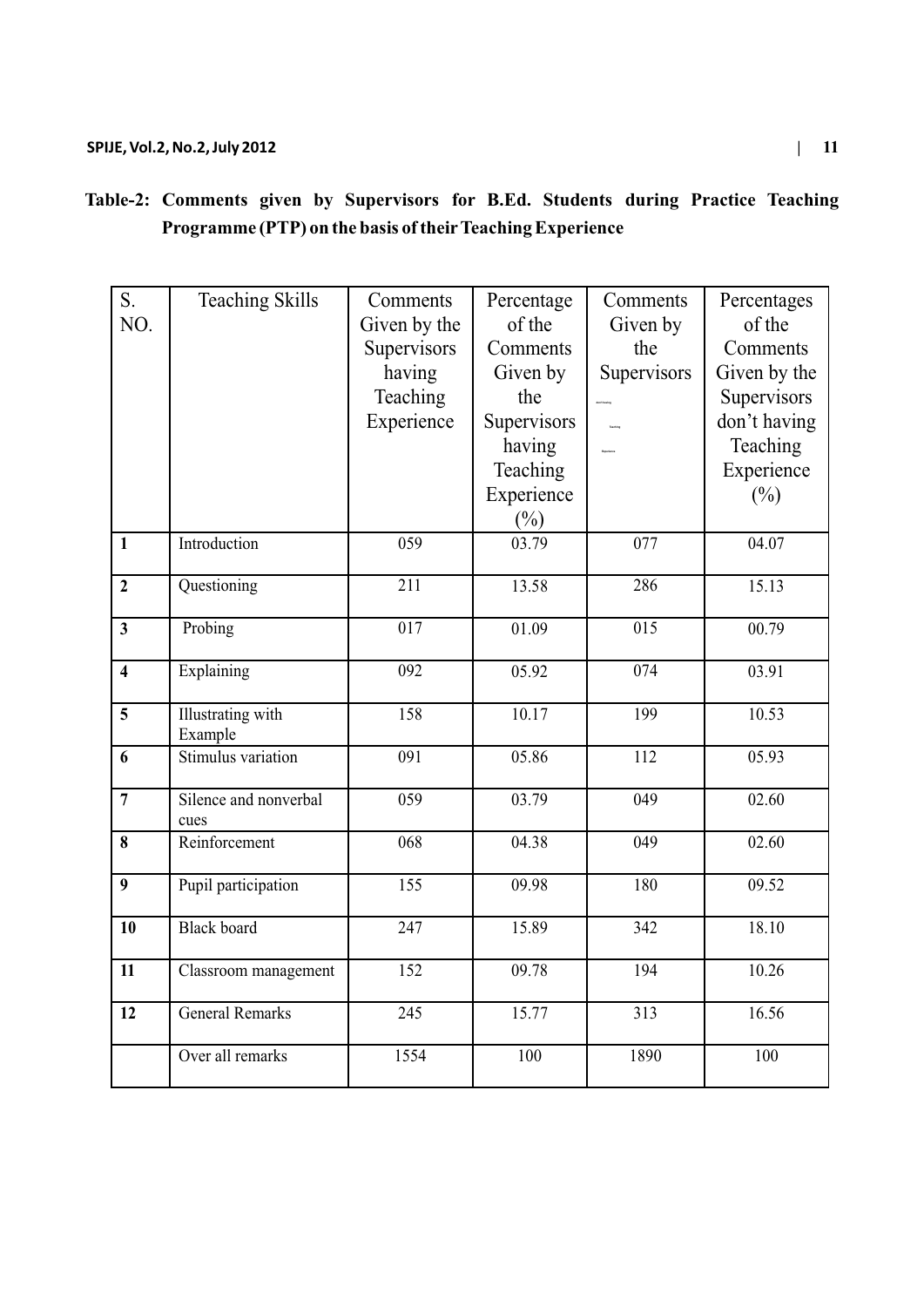

**Figure-2: Bar-diagram of the Data in Table -2**

Table-2 and Figure-2 show that the Supervisors having teaching experience focus maximum attention to Questioning (13.58%), Black Board writing (15.89%), Illustrating with Examples (10.17%), Classroom management (09.78%), Pupil participation (09.98%), while the Supervisors don't having teaching experience to Questioning (15.13%), Illustrating with Examples (10.53%), Black Board writing (18.10%), Classroom management (10.26%), Pupil participation (09.52%) and the Supervisors having Teaching Experience focused less attention to Stimulus variation (05.86%), Reinforcement (04.38%), Explaining (05.92%) while the Supervisors don't having Teaching Experience to Introduction (04.07%), Stimulus variation (05.93%), and the Supervisors having Teaching Experience focused least attention to Introduction (03.79%), Silence and nonverbal clues (03.79%), Probing (01.09%) while the Supervisors don't having Teaching Experience to Reinforcement (02.60%), Silence and nonverbal clues (02.60%), Explaining (03.91%), Probing (00.79%) and both the Supervisors having and don't having Teaching Experience very much commented general remarks (15.77%) and (16.56%) while writing comments for pupil teachers in PTP.

### **Findings and Implications:**

The analysis and interpretation of the data in the above sections I and II clearly reveal the following findings followed by their implications:

**1. Based on Section-I** it can be said that the very less average number of supervised lesson plans (19.196) were found, as well as the lesser average number of supervised lesson plans (9.598) were found in each lesson plan note book of every student and the total percentage of average supervised lesson plans were 47.99 % out of 40 lesson plans of every student in practice teaching programme.

**Implications**: The findings of the study reveal that the average number of supervised lesson plans were not preferably sufficient in Practice Teaching Programme (PTP). There may be several reasons for this.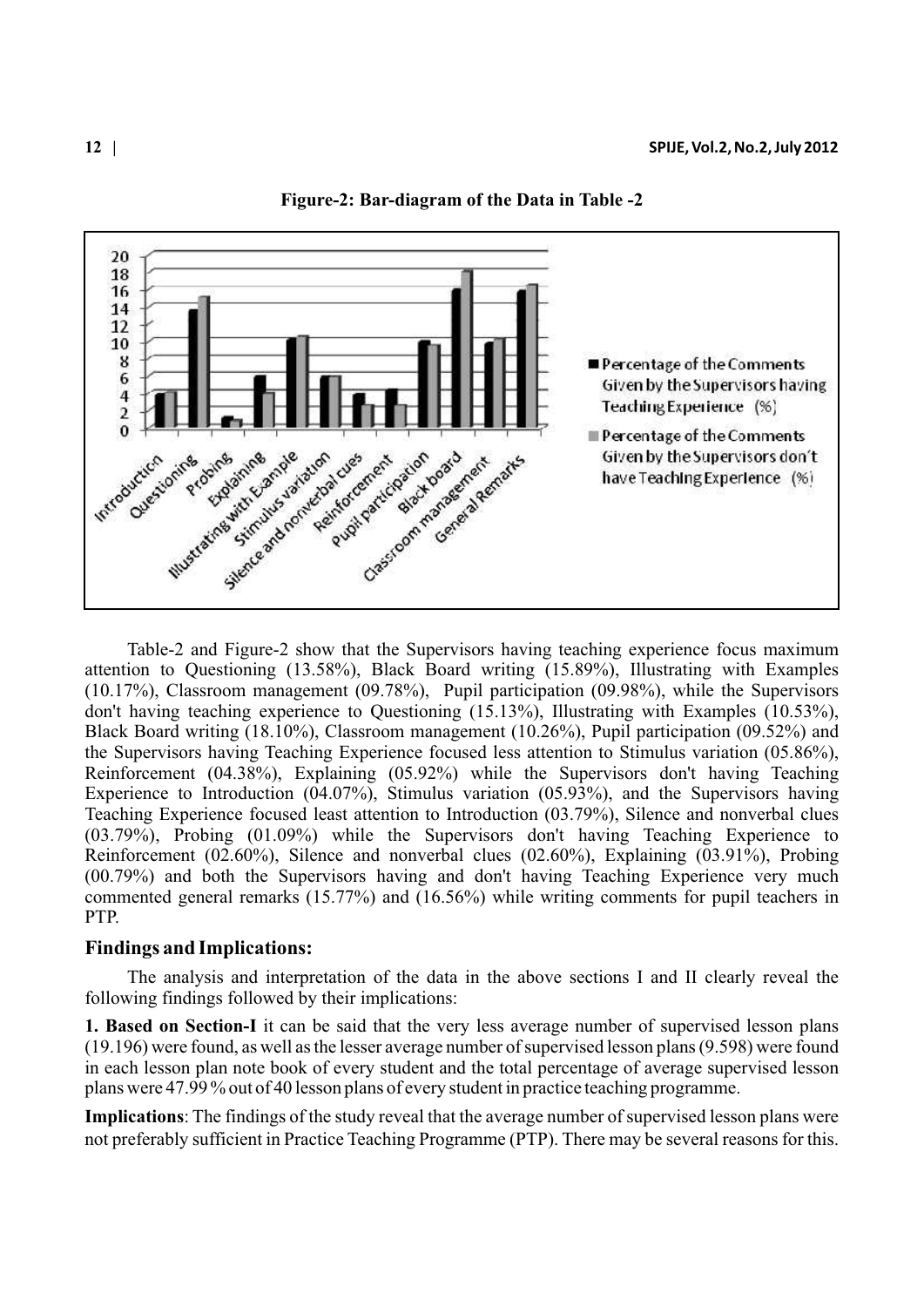For example as rightly said by Mohan (1980), Supervisors may not be trained properly for supervision work. Even if trained they may not supervise the lesson for sufficient/adequate time. The other reason can be lack of preparation for supervision (Price 1989, Yung et.al. 1993, Yarrow 1992). Therefore, there is a need of proper orientation of Supervisors regarding supervision techniques.

**Based on section-II** the following findings related to each of the supervisors' personal variables emerged-

**With Reference to Supervisors' Gender:** It can be said that unnecessary much attention is given by both male and female supervisors to the skills of- Black Board writing (17.16%), Questioning (14.50%), Illustrating with Examples (10.73%), Classroom management (09.64%), Pupil participation (09.52%) and the least attention is given to Introduction (03.72%), Reinforcement (03.29%), Silence and nonverbal clues (03.29%), Probing (00.98%). The comments which do not belong to any of the eleven categories of skills have been identified as 'general remarks' which are given comparatively more attention by both male and female supervisors as compared to eleven teaching skills. Therefore, it can be said that equal attention is not given to each of the eleven skills by Supervisors while writing comments for pupil teachers during PTP.

**With Reference to Supervisors' Teaching Experience :** It can be said that unnecessary much attention is given by the Supervisors ( both with and without Teaching Experience) to the skills of- Black Board writing (15.89%), Questioning (13.58%), Illustrating with Examples (10.17%), Pupil participation (09.98%), Classroom management (09.78%), and the least attention is given to Explaining (05.92%), Introduction (03.79%), Reinforcement (02.60%), Silence and nonverbal clues (02.60%), Probing (00.79%). The comments which do not belong to any of the eleven categories of skills have been identified as 'general remarks' which are given comparatively more attention as compared to eleven teaching skills by Supervisors ( both with and without Teaching Experience). Therefore, it can be said that equal attention is not given to each of the eleven skills by Supervisors while writing comments for pupil teachers during PTP.

### **Implications:**

The above findings reflect that many teaching skills are totally neglected. No care is given to them while writing comments. The reason may be that, the Supervisors do not observe the lessons completely and they rarely put detailed observation on lesson plan (Mohanty, 1984).Similarly the observation of Mohan (1980) that the Supervisors do not observe the lesson for adequate time also holds well. The findings of this study also get support from the study of Singh (2008) where the problem of pupil teachers during PTP have been highlighted and they reflect that supervisors are not well prepared for the supervision work of PTP. Singh and Gardia (2008) have also suggested for curricular reform to improve the quality of teacher education in India. Therefore the above findings can contribute greatly in preparation of Teacher Educators for Supervision work. Even the Refresher courses organized for Teacher Educators can be enriched through taking care of these findings.

# **Conclusion**

Quality is the key to success of Practice Teaching Program (PTP) in Teacher Education is the axle of the program. Therefore its quality is key to success of the program. Success of PTP depends to a great extent on the successful Supervision work of PTP. The present study reveals that the very less average number of supervised lesson plans was found. Supervisors' sex does not affect their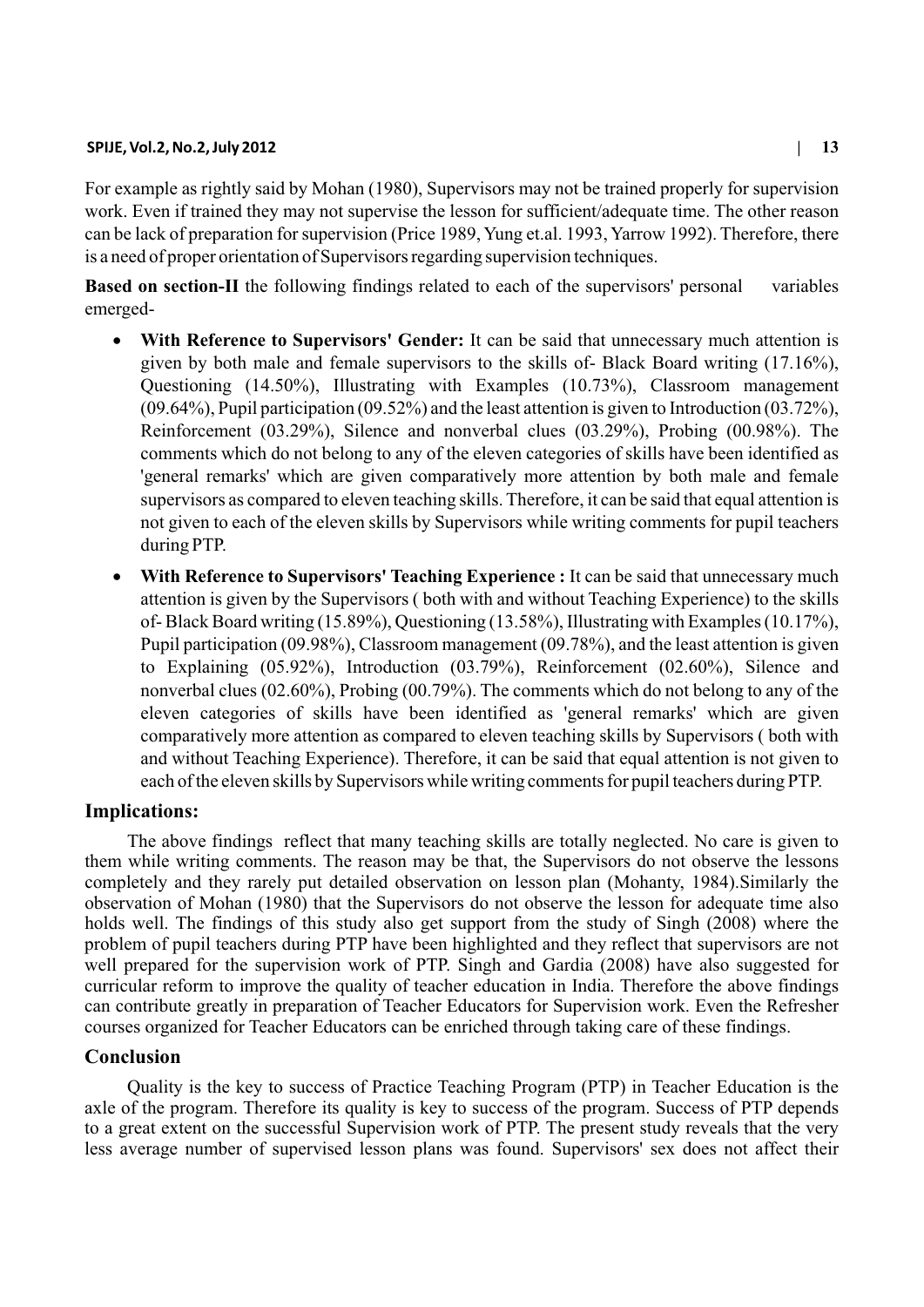comments but their comments written for pupil teachers during PTP vary with their teaching experience. Further the equal attention is not given by Supervisors to each teaching skill. As evident from findings least focus is given on several teaching skills. General remarks which do not fall in the category of any of the skills are given comparatively more focus by Supervisors. Therefore, there is a need to properly train and educate Teacher Educators who are assigned the task of Supervision. Further research in this area is required as the area lacks deeper longitudinal and horizontal researches with overall focus on PTP. This study may act as an indicator of existing loophole in the process of PTP.

## **Suggestions for Improvement in Practice Teaching Programme –**

It is very much needed to train and educate the Teacher Educators ( and all those scholars involved in the task of supervision) regarding supervision of PTP.While going through such programs they should focus proper attention to all the teaching skills as well as all the components of different teaching skills in writing comments for pupil teachers in PTP. Organizing a programme on integration of teaching skills would also be much lucrative for teacher trainees.

# **References:**

- 1. Ashcroft,K.,& Griffiths,M.(1989). Reflective teachers and reflective tutors: School experience in an initial teacher education course. **Journal of Education forTeaching**, 15, 35-41.
- 2. Bozko,H.(1989). Expert-novice differences in teaching: A cognitive analysis and implications for teacher education. **Journal of Teacher Education**, XXX, 36-40.
- 3. Clark,A.,&Collins,S.(2007). Complexity science and student teacher supervision. Teaching and Teacher Education. 23, 160-172. Retrieved from **http://teach.educ.ubc.ca/archive/facultyresources/create/Tony-Clarke-01-17-2006. pdf** retrieved on 29.04.11.
- 4. Collinson,V.et al.(2009). Professional development for teachers: A world of change. European Journal of Teacher Education. 32(1), 3-19. Retrieved from **http://www.tandfonline.com/doi/abs/10.1080/02619760802553022.** retrieved on 29.04.11.
- 5. Derrick,J.,&Dicks,J.(2005). **Teaching practice and mentoring: The key to effective literacy, language and numeracy teacher training**. Leicester: National Institute of Adult Continuing Education.
- 6. Dubey,T.B.(1981). A Comparative Study of Secondary Teacher Education in Madhya Pradesh and Maharastra**. Unpublished Ph.D. Dissertation,** Sagar University.
- 7. Jangira,N.K.et al.(1980). **Use of Micro -Teaching for Improving General Teaching Competence of In-Service Teachers.** Deportment of Teacher Education, New Delhi: NCERT.
- 8. Kurian,G.T.(1988). **World Education Encyclopedia**, VIII. U.S.A.
- 9. Mohan,K.(1980). Effectiveness of teacher training programme**. Unpublished Ph.D. Dissertation in Edu**., Awadh University.
- 10. Mohanty,S.B.(1984). A study of student teaching programme in college of education with special reference to innovations**. Ph.D. Dissertation in Edu**., MSU.
- 11. Newman,J.S.(1996). Reflection and teacher education. **Journal forTeaching**, 22, 297.
- 12. Oslaitan,S.O.,& Agusiobo,N.O.(1981). **Principles of practice teaching**. New York: Wiley.